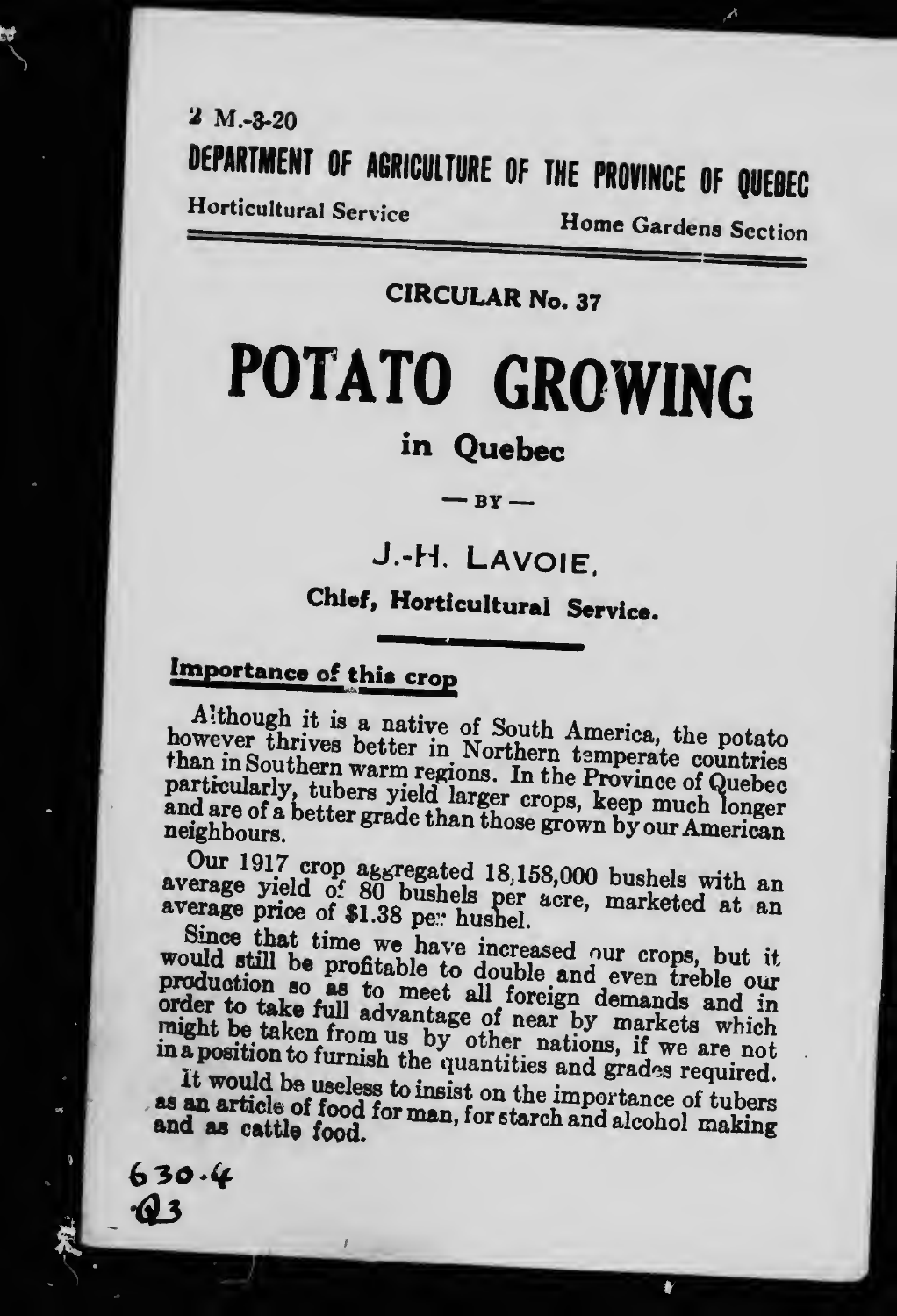# **Kinds and Varieties**

There are thousands of kinds and varieties of potatoes forming groups of well-defined shapes, such as long, oblong or roundish; of various colours as to their skin which may be white, yellow or red and as to their flesh which is white, yellow or purple.

In Europe a yellow-fleshed potato is preferred for home use; in America, a white-fleshed.

Potato varieties are also classified in order of maturity: early, medium or late.

Varieties most used in Quebec are the following: EARLY: Early Rose, Irish Cobbler; MEDIUM : Carman; LATE : Green Mountain, Gold Coin, Dakota Red.

The following varieties are in demand for export:<br>EARLY: Early Rose, Irish Cobbler; LATE: Green Mountain.

# Rotation of crop

A good cropping system should start with a hoed-crop. As the potato thrives in new lands it will succeed admirably on an old sod that will have received an abundant manuring just before being ploughed in the fall-the latter being imperative under such circumstances-or on a clover sod ploughed under in the spring.

As all progressive farmers have a proper cropping system, they will consequently not grow potatoes for several years out of the same ground.

## Soil

The potato thrives in a ray soil, although a light loamy soil, or a soil well u with decayed or decaying vegetable matter is preterred. It will not succeed in compact, cold and wet soils which cause it to rot. Besides containing a plentiful supply of barn-manure, ploughed in clover etc., the soil should also be deep and the subsoil properly loosened; because contrarily to what is generally thought, potato roots run to a great depth when the nature of the underground is favourable.

Lands with a compact sub-soil will not yield good crops unless it is loosened with a sub-soil plow.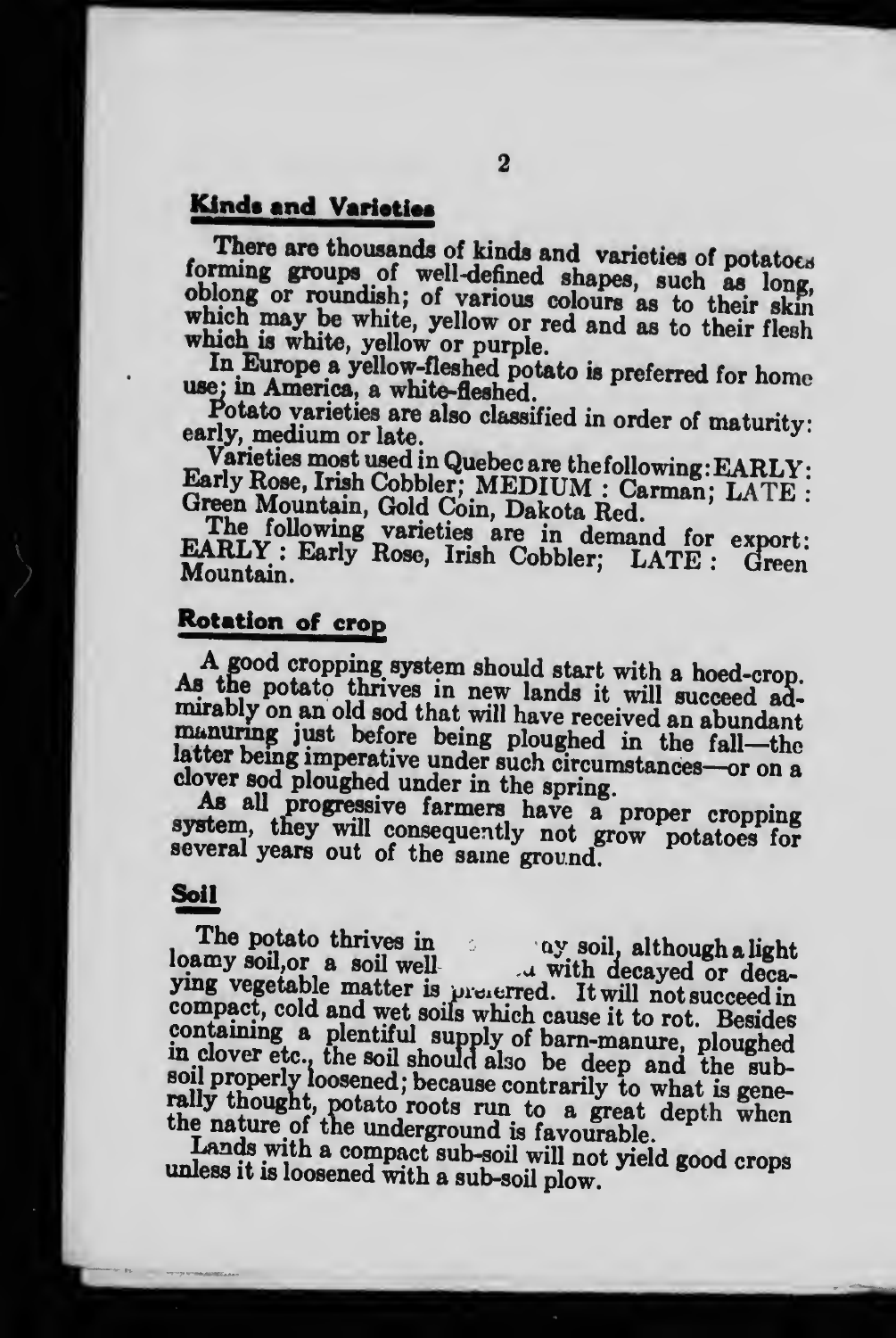The best potatoes are those grown in sandy soils abundantly manured, with a permeable subsoil.

#### Fertilizers.

ł

In view of the present high cost of commercial fertilizers, it is hardly possible for farmers to employ them to restitute to the soil the potash and phosphoric acid it may have been deprived of by previous crops or poor rotation. Nitrogen and lime may however be used, but potatoes will

be scabby if too much lime is added.<br>When the soil is short of this element, it is better to apply same in the shape of carbonate calcium, superphos-<br>phate calcium or calcium sulfate (plaster) rather than quick<br>or hydrated lime; however, quantities should not be exceeded or not more than four to five hundred pound

tato sets should not be planted in a soil that has received fresh manure. Fresh manure, when no other is available, should be spread in the fall prior to ploughing, at the rate of 15 to 20 tons per acre.

Potash, however, is the most useful fertilizer for tubers, and, in this connection, all wood ashes available should be reserved for this crop and spread on the surface.

# Preparation of <sup>t</sup>he Soil

This point will lever receive too much attention. The potato yield partly depends on the loosening and break-<br>ing up of the soil. On an old sod, it is obvious that fall ploughings are imperative as well as on any soils that are more clayey than sandy.

The ploughing will vary with the nature of the subsoil but in all cases it should be as deep as possible, without however, bringing up to the surface more than one inch of earth that will not yet have been submitted to the action of air.

In the following spring, as soon as the soil is warm enough, another ploughing shall be given followed by two good harrowings so as to destroy most of the weeds that might be found. Rotten manures should also be spread at that tune.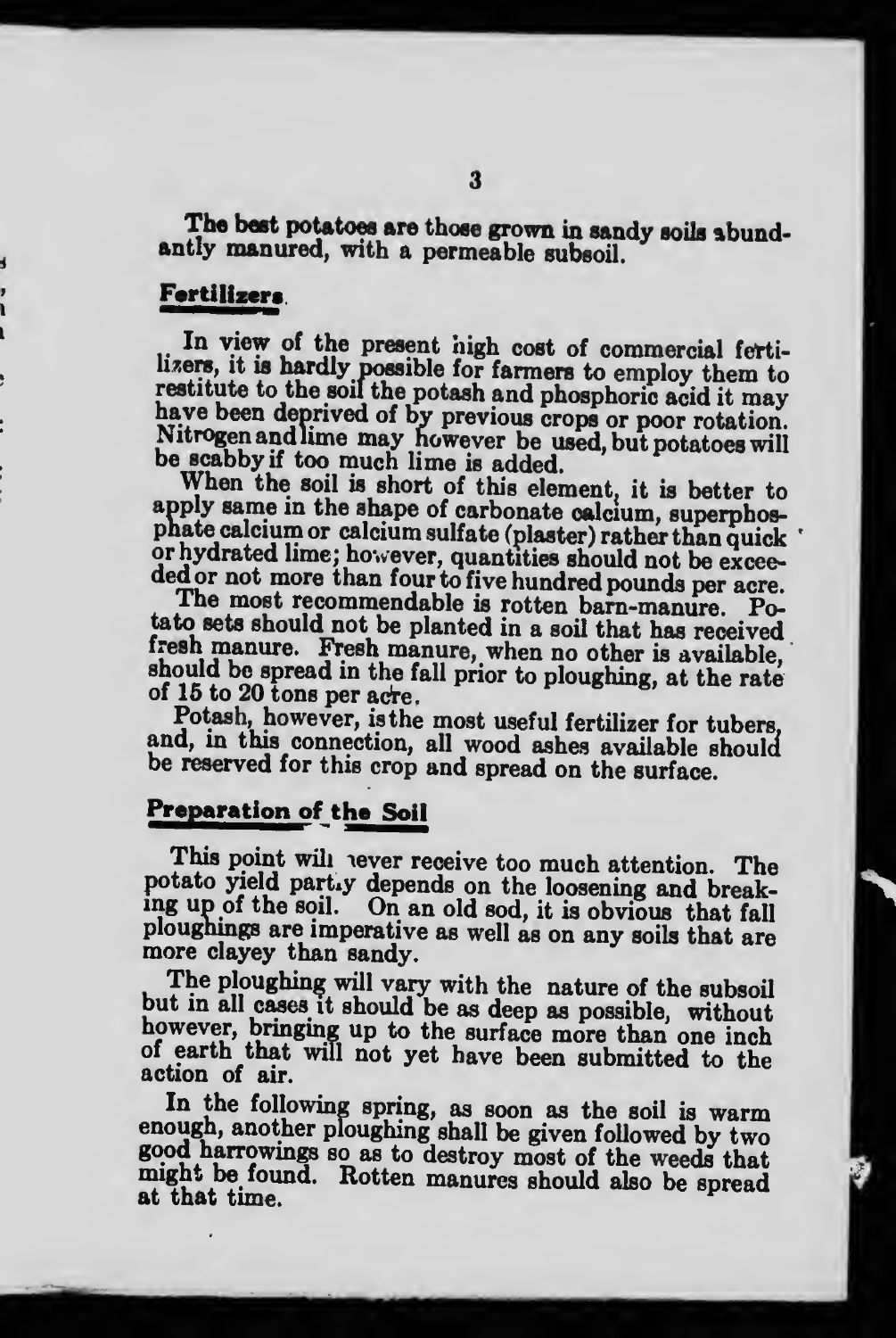## **Time of Planting**

Tubers should always be planted as early as possible in the spring. If frosts were still to be feared it would even be more advantageous to cover young vines with earth rather than plant later.

#### Planting

One should remember that we harvest what we have sown. If degenerated tubers or attacked by diseases. are planted, one should not look to a bountv crop of sound and good potatoes. Potato varieties should also be kept true to type, in as much as possible. When pure varieties are not available, such good tubers whose shape is most in accordance with the type of our variety should be selected.

In order to prevent diseases, seed tubers shall afterwards be disinfected into formalin, i. e., soaked for two hours into a solution of one pint of formalin in 30 gallons of water. When taken out, they are spread in a dry place so as to drain completely.

In order to hasten their germination, these sound t abers of average or large size are spread at least 8 days before the date of planting, on a dry floor where they will receive the indirect and not direct light of the sun. In this way vines will grow strong, stout and green.

As soon as planting time has come, tubers will be cut, providing three good eyes to each set. So as to facilitate the curing of wounds, care should be taken to powder plaster on sets as fast as they are it. plaster on sets as fast as they  $a_i$  it.<br>When tube.s are degenerated, w! is known by the

presence of a considerable quantity of small eyes on the top of the potato, this part should be removed when cutting the sets.

Sets should not be cut too much in advance. This work should rather be done on the date of planting.

#### Method of Planting

Potatoes are planted in various ways. Where the ground is infested by couch-grass we would narticularly recommend planting seta three feet apart jus. as is done for com. This method falicitates the weeding of tubers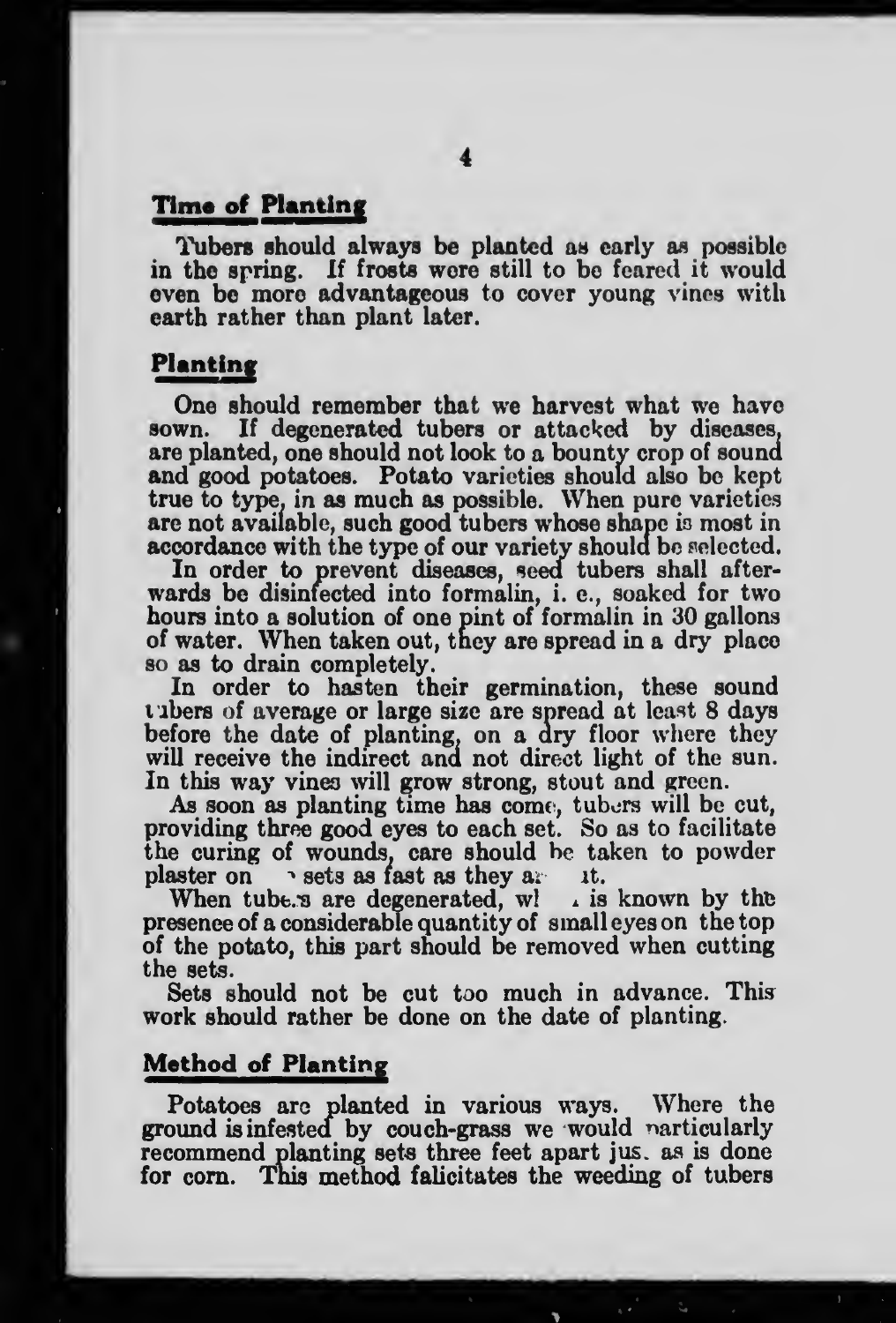on both ways thus contributing not only to making the eradication of weeds easier but also to increase the yield. In this case furrows are opened with a marker whose teeth are disposed three feet apart.

This is the best method to obtain heavy yields. The other method consists in planting tubers in rows three feet apart, with sets 12 to 15 inches distant in the row. One should plant in a ridge on heavy soils and level on light soils.

The depth to plant potatoes depends of the nature of the soil. In heavy soils planting should be rather shallow and a little deeper in light soils. As a rule, tubers are planted 3 or 4 mches deep in lieavy grounds and 4 to G inches in light grounds, according as the season is dry or rainy.

#### Cultivation

Frequent weedings at least every eight days are imperative where the soil contains a certain quantitv of weeds. Hoeings shall be governed by the weather and the dryness of the soil.

On the other hand, the surface of the soil should never be allowed to crust. The machine used in weeding and hoeing is the horse cultivator. As soon as potato vines are seen at the surface; in a sufficient way to distinguish the rows, they should be given weedings and harrowings. For the first time the cultivation shall be fairly deep and shallower as the plants will grow so as not to touch the shoots and break the roots; this is of capital importance. The last weedings should not be more than 2 or 3 inches deep.

Tubers are produced two or three weeks after flex  $\frac{1}{\sqrt{2}}$ and this is the time plants should receive the best attention.

### Digging Potatoes

As soon as potato vines are dry and the tube enough the latter will be dug.

Whatever may be the way of operation, the important thing is to dig all tubers without injuring the m.

Grading will be made in the field, if the weather permits, taking care to separate all tubers that are best suit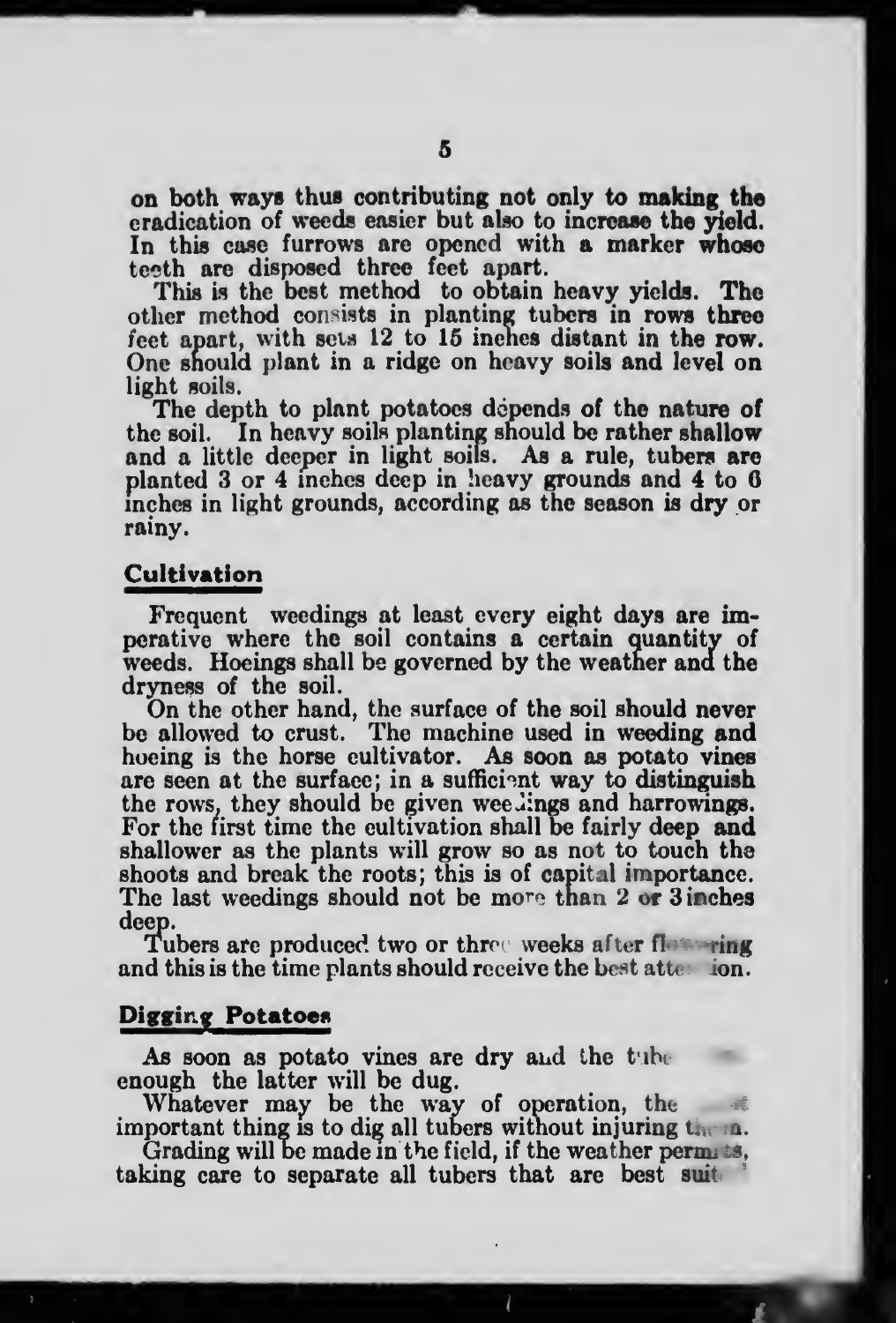for seed, then those intended for marketing and the others that are onlv good as cattle food.

They ought to be perfectly dry when stored; tubers injured by diseases or digging will be excluded so as to prevent contamination of the whole crop.

## **Selection**

A progressive farmer makes his own selection of tubers mtended for seed. As already stated, when digging potatoes, a selection will be made in the field of those tubers from the heaviest-bearing plants, completely sound and resembling the original type of the variety. They will be stored apart for fear of contamination. Another selection will be made the following spring in order to eliminate misshaped tubers or those attacked by disease?

## Marketing

A similar variety should be grown in the same section,<br>so as to insure profitable sales. When a buyer goes in a certain district, he should be able to load several cars of the same variety and not <sup>a</sup> car containing several varieties.

Seed potatoes are in great demand and get the highest prices. A larger quantity of this grade of tubers should be produced by our farmers.

#### **Sprayings**

Nice stock and heavy yields cannot be hoped for without spraying to destroy insects and disease pests.

The best treatment against all these pests is Bordeaux mixture, prepared with 4 pounds of quick lime slaked in sufficient water to form milk and 4 lbs of copper sulfate dissolved separately in hot water in a wooden receptacle.

When the two stock solutions—the four pounds of quick lime and the four pounds of copper sulfate—are diluted, they are poured, separately, in about 20 gallons of water, after which operation they are again poured simultane in another empty barrel of a capacity of 40 gallons, so that complete nuxture will be effected at the time of pouring.